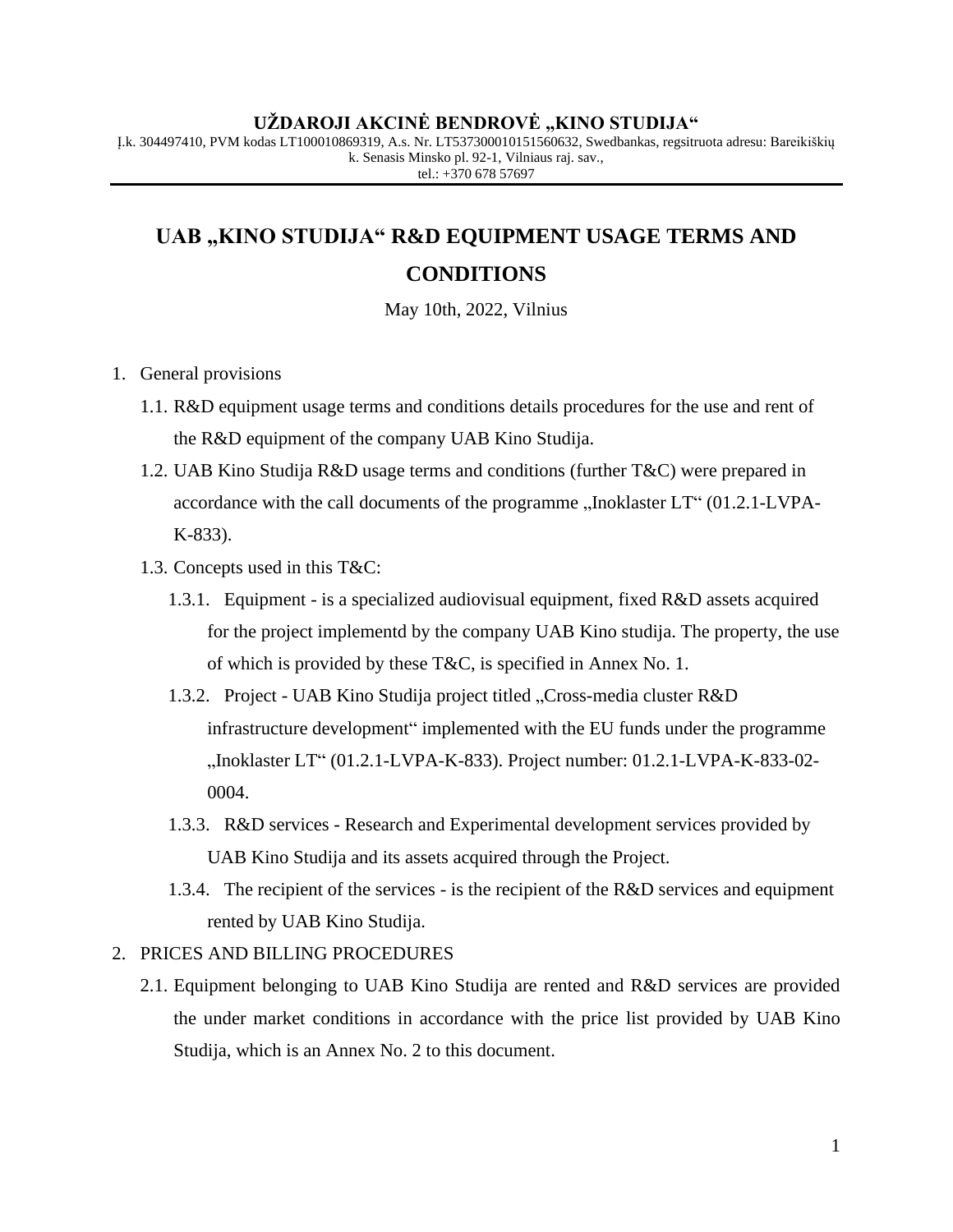- 2.2. Equipment rent and R&D services' price list based on equipment purchase costs, value, depreciation costs, cost of specialists, and market prices.
- 2.3. All prices are shown without the VAT that will be added to the final price.
- 2.4. The equipment is rented and R&D services are provided to all natural and legal persons.
- 2.5. T&C and the price list are published publicly at the website [www.kinostudija.eu.](http://www.kinostudija.eu/)
- 2.6. Equipment rent contract will be drawn up with UAB Kino Studija for renting the equipment. R&D services contract with UAB Kino Studija is concluded for the R&D services. R&D services are provided using the necessary members of the innovation group (Cluster) and their employees, and their costs are included in the price of R&D services.
- 3. Final provisions
	- 3.1. All disputes between the recipients of the services and UAB Kino Studija are resolved through negotiations. In case of failure to reach an agreement, disputes shall be resolved in accordance with the procedure established by the laws of the Republic of Lithuania.
- 3.2. T&C may be changed or deleted by the order of the director of UAB Kino Studija.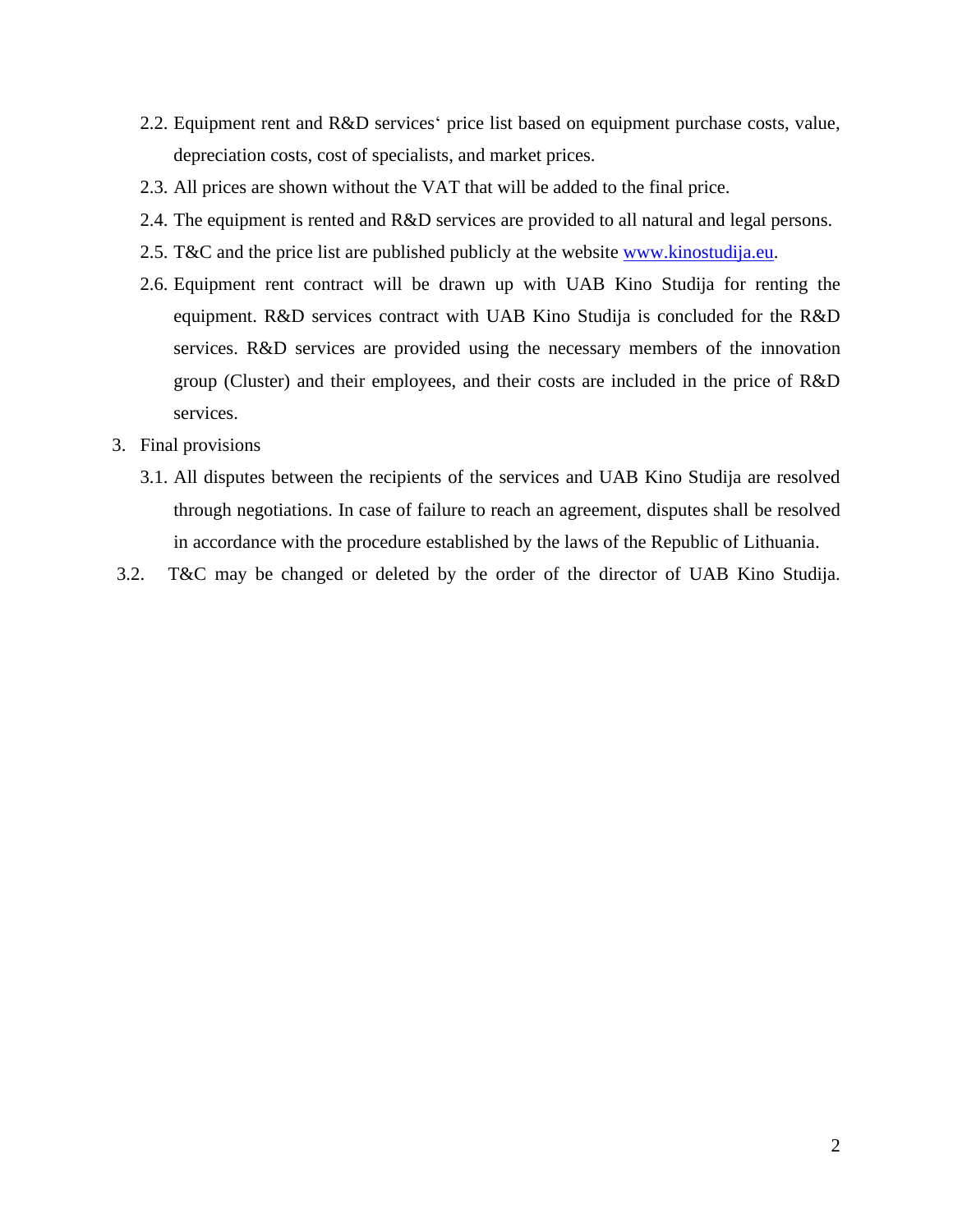### **Annex No. 1**

| Equipment                                                                                    |
|----------------------------------------------------------------------------------------------|
| Passive Sound Monitors PMC IB2SE (2 units) with additional items                             |
| Sound measuring equipment that consists of:                                                  |
| Analog/digital/analog changer Lynx                                                           |
| Computer Dell Latitude 5580                                                                  |
| Monitor Dell UltraSharp                                                                      |
| Measuring microfone Earthworks                                                               |
| Dodekahedronic speaker NTI                                                                   |
| Amplifier with signal generator                                                              |
| Mobile acoustic measuring instrument/analog NTI                                              |
| Additional measuring equipment NTI                                                           |
| Microfone NTI Precision                                                                      |
| Cables and connections unit consisting of Canare, Van.                                       |
| LED Lights (50 units) with the integrated control system (only in the company's UAB "Kino    |
| Studija" premises at the adress Senasis Minsko pl. 92-1, Bareikiškės, LT-13176 Vilniaus r.)  |
| 20 Black Magic Micro cameras set up in 4 different rigs. There are the following lenses: 12  |
| Opteka 6,5mm F2 HD/MC MNL Fisheye F/Micro 4 and 8 vnt. Izugar MKX22 3,25mm. The unit         |
| also consists of 20 Sandisk Extreme Pro 128GB and 20 Sandisk Extreme Pro 256GB.              |
| Customized drone that can be used for 360 Black Magic camera rig set (Lifting power 7000g,   |
| flying time 14min)                                                                           |
| 360 video stitching and rendering set consisting of 2 computers (Intel Core i7-6800K; mother |
| board Gigabyte X99-UD4; RAM DDR4 64GB, dual channel, 1200MHZ; SSD Samsung 850;               |
| Hard drive Seagate Iron Wolf HDD 3.5 YB; Integral RAID 4x8TB, GPU 1x Gigabyte AORUS          |
| 1080 ti for one computer and for the other computer 3x MSI 1080); 2 monitors Dell U3415W; 1  |
| NAS Storage Tower 8BAY DS1817+2GB Synology NAS Raid hard drive, 8 disk Seagate               |
| IronWolfPro HDD 3.5 4TB; 2 Oculus Rifts; Software: 2 Foundry NukeX + CaraVR, 2 Magix         |
| Vegas, 2 Adobe Photoshop licenses                                                            |
| VR postproduction set (Intel Core i7-6800K, Gigabyte X99-UD4, DDR4 64GB, dual channel,       |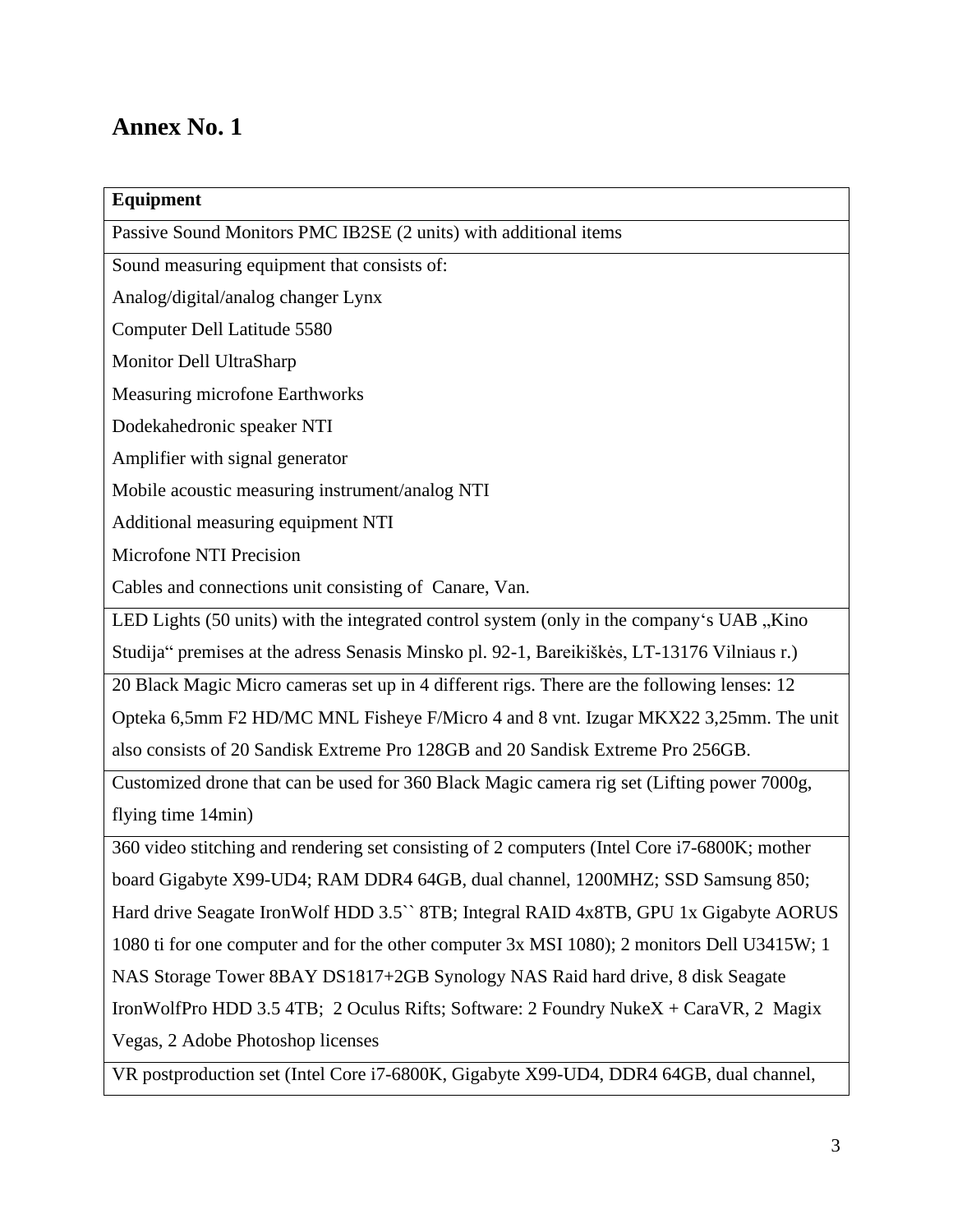1200MHZ, 512GB SSD, 4TB, 7200rpm, DELL U3415W monitor), HTC Vive VR Software: -Windows 10 operational system with Python2 ir Python3 environments. -Foundry Nuke -Foundry CaraVR -Adobe CC -PTGui -Neat Video OFX that operates in Foundry Nuke environment (host). -proDAD Mercalli v4 -Magix Vegas -Mocha Pro -Syntheyes -Autodesk Maya -Autodesk Mudbox -SideFX Houdini -Redshift engine VR postproduction set (Intel Core i9-9900K, Gigabyte Z390 AORUS Ultra, DDR4 64GB, dual channel, 1200MHZ, 512GB SSD, 8TB, 7200rpm, GPU: 4x Gigabyte 1080ti, 4x11GB=44GB), monitor DELL U3415W, Oculus Rifts S Software: -Windows 10 operational system with Python2 ir Python3 environments. -Foundry Nuke -Foundry CaraVR -Adobe CC -PTGui -Neat Video OFX that operates in Foundry Nuke environment (host). -proDAD Mercalli v4 -Magix Vegas -Mocha Pro -Syntheyes -Autodesk Maya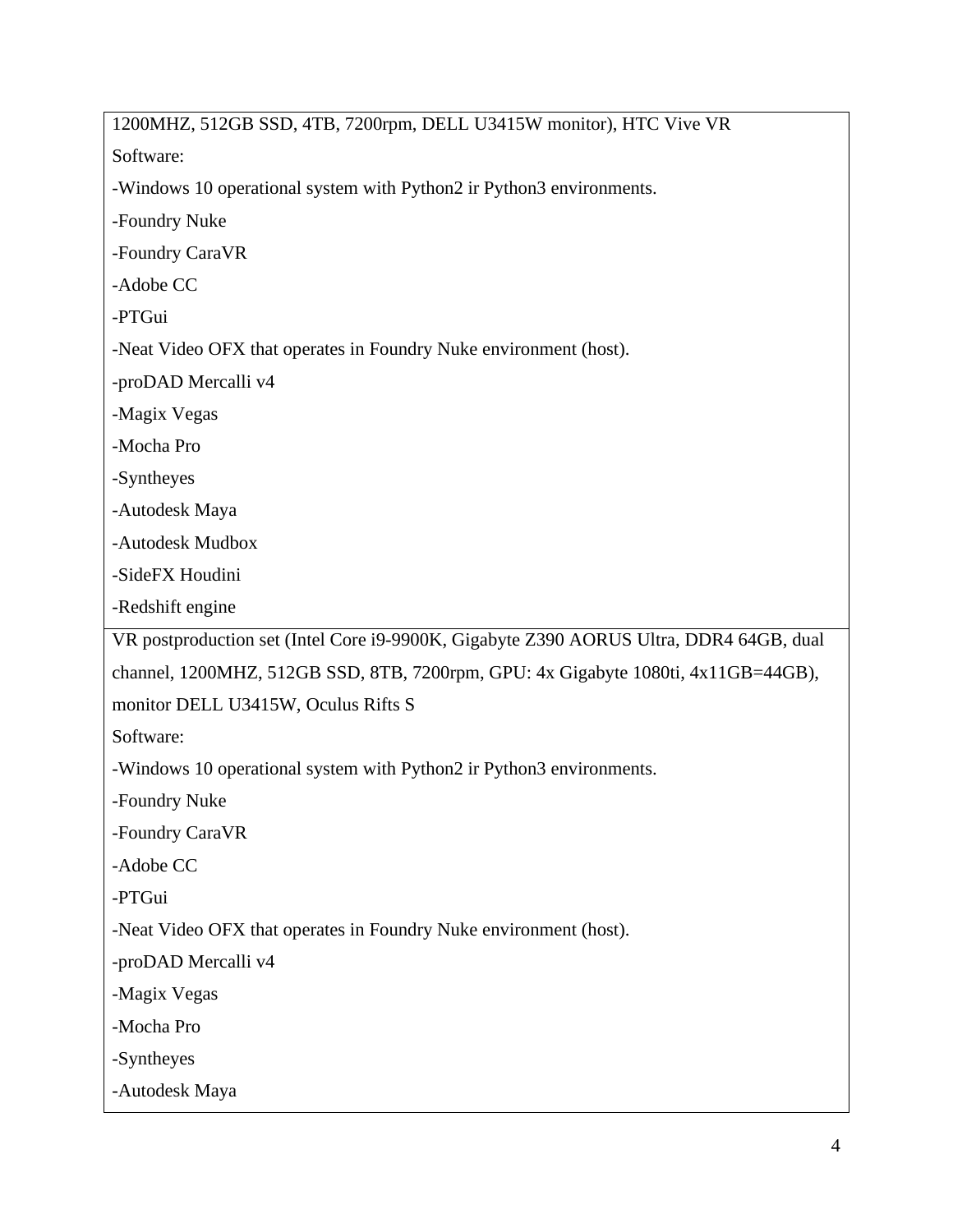-Autodesk Mudbox

-SideFX Houdini

-Redshift engine

VR directors set (processor block that manages video signals: 3.2ghz, 4 cores, 16GB RAM, 4TB

HDD integral memory; video card: 3584 cores, 11GB memory, 352 bits memory allowance,

tactical frequency 1500; display screen resolution: 1920x1080; Maximum processing signal

delay 500ms)

Arri Alexa camera set

Sony Venice camera set

Sony A7 Mark II body camera with additional items

Godox studio lighting set

Sound Devices 688 ir Sound Devices CL-12 2200

Active sound monitors Dutch & Dutch 8C (2 units)

Multifunctional sound analyzer Rohde & Schwarz UPV with additional items, computer Dell

XPS 8930 and specially designed furniture

LCR tester BK Precision 894 with additional items

GPU Render Farm (AMD Ryzen Threadripper, 128GB RAM, 4xRTX2080Ti GPU, RedShift

3.0)

DIT station

Hymionsa generator HYW-45 T5 STAGE2 AS5 CEM7 HYW45GEN

Interchangeable surface (blue / green) floor covering (only in the company's UAB  $\mu$ Kino

Studija" premises at the adress Senasis Minsko pl. 92-1, Bareikiškės, LT-13176 Vilniaus r.)

**Otake** 

Rokoko Motion Capture Smarsuits Pro (2 L sizes, 1 S size)

360 Studio Textile Covering (black, blue, green) (only in the company's UAB "Kino Studija"

premises at the adress Senasis Minsko pl. 92-1, Bareikiškės, LT-13176 Vilniaus r.)

3D printer Form3

4 Oculus Rift S with supporting computer stations (Ryzen 5 | X570 | 32GB DDR4 | 500GB NVMe M.2 | RTX 2070 | PSU 1000W)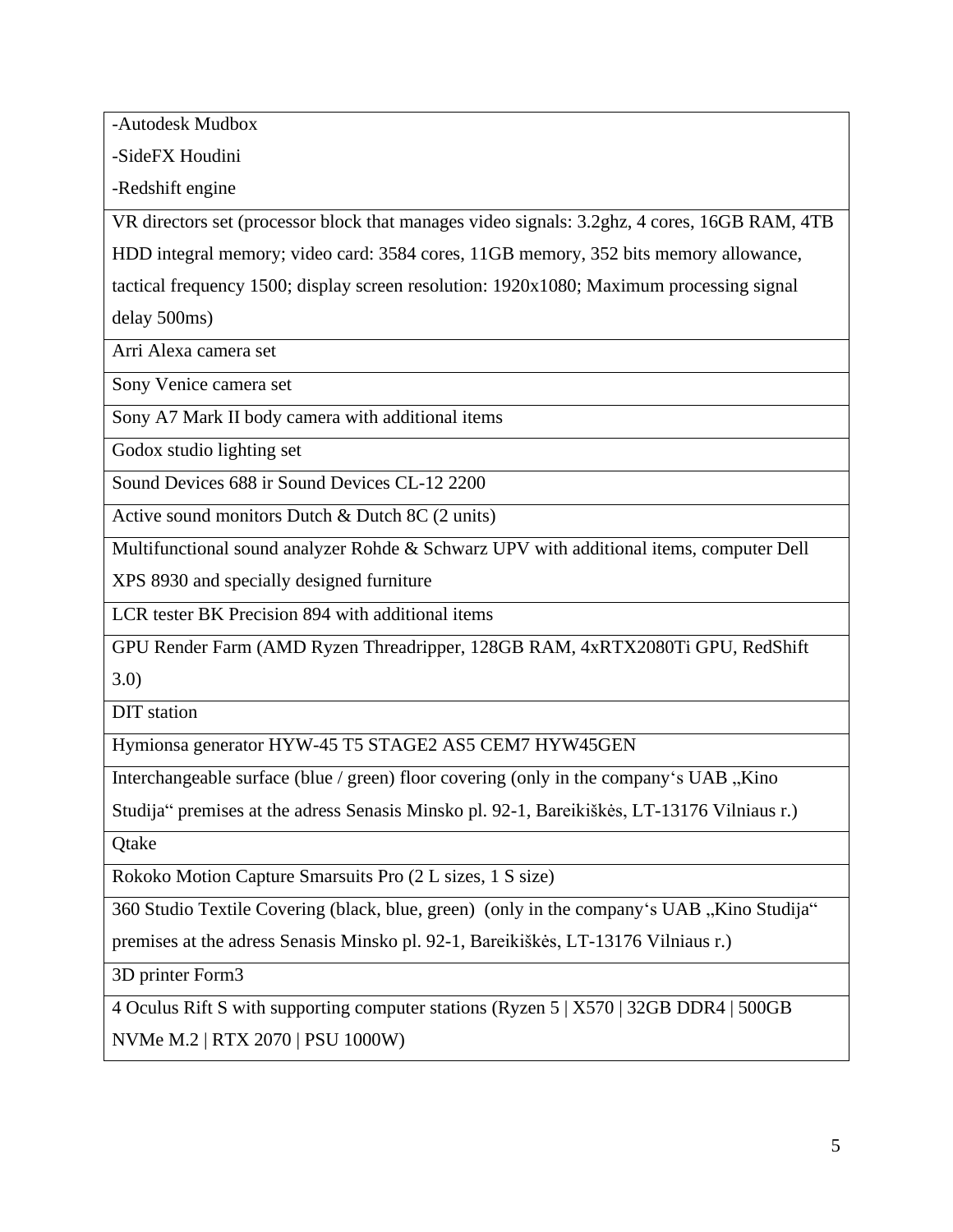## Annex No. 2

# Equipment Pricing List

| <b>Equipment list according to Annex No. 1</b>                                                                                                                                                                                                                              | Unit**           | Price*, Eur |
|-----------------------------------------------------------------------------------------------------------------------------------------------------------------------------------------------------------------------------------------------------------------------------|------------------|-------------|
|                                                                                                                                                                                                                                                                             |                  |             |
| Sound Devices 688 (12-input digital field mixer with<br>16-track integrated recorder and timecode) ir Sound<br>Devices CL-12 2200 (Linear Fader<br>Controller compatible with the mixer)                                                                                    | day              | 100         |
| LED Lights (50 units) with the integrated control system<br>(only in the company's UAB, Kino Studija" premises at<br>the adress Senasis Minsko pl. 92-1, Bareikiškės, LT-<br>13176 Vilniaus r.)                                                                             | day              | 500         |
| 20 Blackmagic Micro cameras set up in 4 different rigs.<br>There are the following lenses: 12 Opteka 6,5mm F2<br>HD/MC MNL Fisheye F/Micro 4 and 8 vnt. Izugar<br>MKX22 3,25mm. The unit also consists of 20 Sandisk<br>Extreme Pro 128GB and 20 Sandisk Extreme Pro 256GB. | shift (all sets) | 2000        |
| 20 Blackmagic Micro cameras can be set in 4 different<br>rigs:                                                                                                                                                                                                              |                  |             |
| Thor (12 Blackmagic Micro cameras with Opteka<br>$6.5$ mm lenses – spherical configuration)                                                                                                                                                                                 |                  |             |
| Kimzy (8 Blackmagic Micro cameras with iZugar<br>3.25mm lenses – optical stereo configuration)                                                                                                                                                                              |                  |             |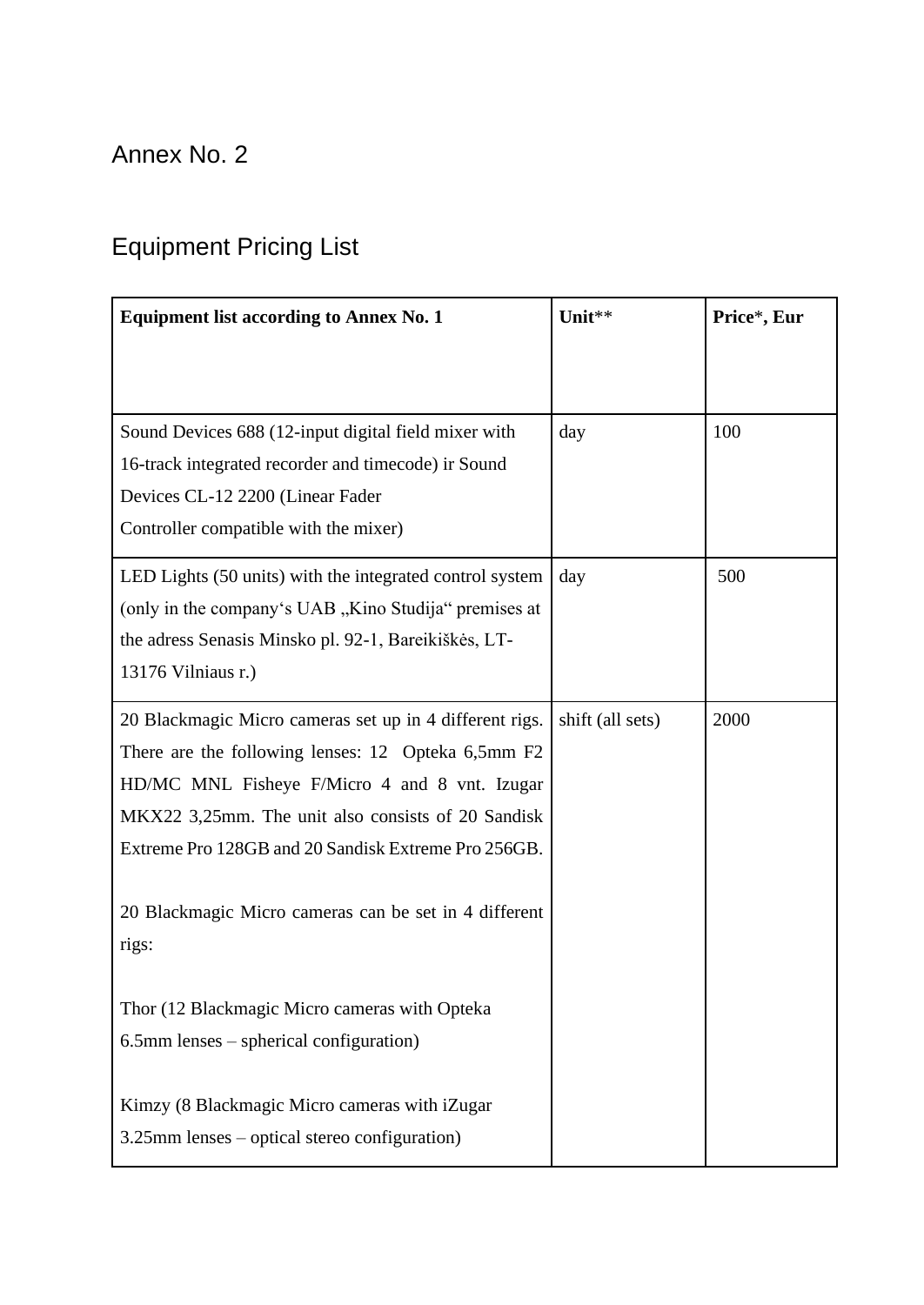| Argos (8 Blackmagic Micro cameras with iZugar           |       |      |
|---------------------------------------------------------|-------|------|
| $3.25$ mm lenses – spherical configuration)             |       |      |
| Jura (4 Blackmagic Micro cameras with iZugar            |       |      |
| 3.25mm lenses - spherical configuration)                |       |      |
|                                                         |       |      |
| Customized drone that can be used for 360 Blackmagic    | shift | 500  |
| camera rig set (Lifting power 7000g, flying time 14min) |       |      |
|                                                         |       |      |
| 360 video stitching and rendering set consisting of 2   | day   | 2000 |
| computers (Intel Core i7-6800K; mother board Gigabyte   |       |      |
| X99-UD4; RAM DDR4 64GB, dual channel,                   |       |      |
| 1200MHZ; SSD Samsung 850; Hard drive Seagate            |       |      |
| IronWolf HDD 3.5" 8TB; Integral RAID 4x8TB, GPU         |       |      |
| 1x Gigabyte AORUS 1080 ti for one computer and for      |       |      |
| the other computer 3x MSI 1080); 2 monitors Dell        |       |      |
| U3415W; 1 NAS Storage Tower 8BAY DS1817+2GB             |       |      |
| Synology NAS Raid hard drive, 8 disk Seagate            |       |      |
| IronWolfPro HDD 3.5 4TB; 2 Oculus Rifts; Software:      |       |      |
| 2 Foundry Nuke $X + CaraVR$ , data transfer integration |       |      |
| from Blackmagic Micro cameras storage, 2 Magix          |       |      |
|                                                         |       |      |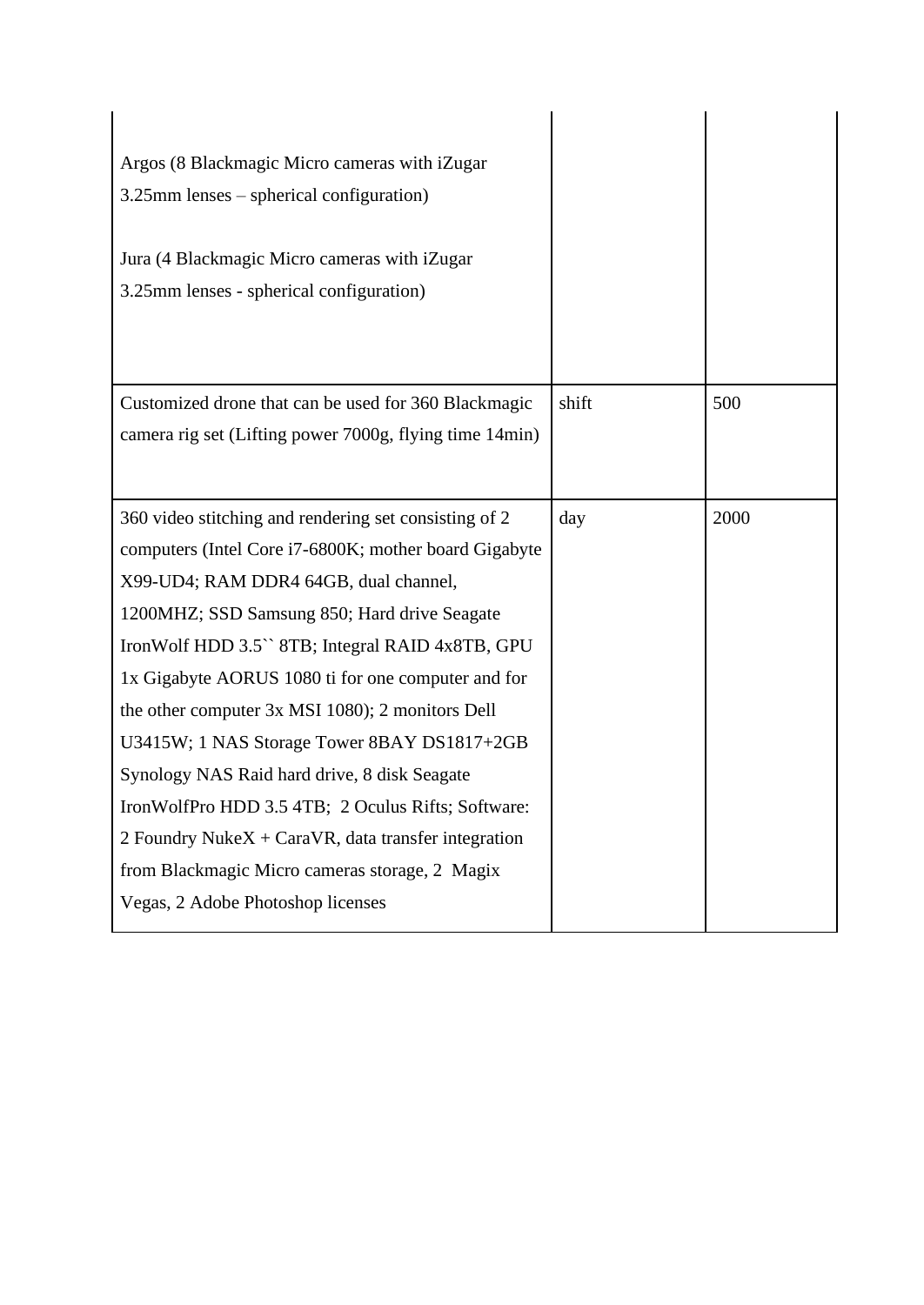| VR postproduction set (Intel Core i7-6800K, Gigabyte | day | 2000 |
|------------------------------------------------------|-----|------|
| X99-UD4, DDR4 64GB, dual channel, 1200MHZ,           |     |      |
| 512GB SSD, 4TB, 7200rpm, DELL U3415W monitor),       |     |      |
| <b>HTC Vive VR</b>                                   |     |      |
| Software:                                            |     |      |
| -Windows 10 operational system with Python2 ir       |     |      |
| Python3 environments.                                |     |      |
| -Foundry Nuke                                        |     |      |
| -Foundry CaraVR                                      |     |      |
| -Adobe CC                                            |     |      |
| -PTGui                                               |     |      |
| -Neat Video OFX that operates in Foundry Nuke        |     |      |
| environment (host).                                  |     |      |
| -proDAD Mercalli v4                                  |     |      |
| -Magix Vegas                                         |     |      |
| -Mocha Pro                                           |     |      |
| -Syntheyes                                           |     |      |
| -Autodesk Maya                                       |     |      |
| -Autodesk Mudbox                                     |     |      |
| -SideFX Houdini                                      |     |      |
| -Redshift engine                                     |     |      |
|                                                      |     |      |
|                                                      |     |      |
|                                                      |     |      |
|                                                      |     |      |
|                                                      |     |      |
|                                                      |     |      |
|                                                      |     |      |
|                                                      |     |      |
|                                                      |     |      |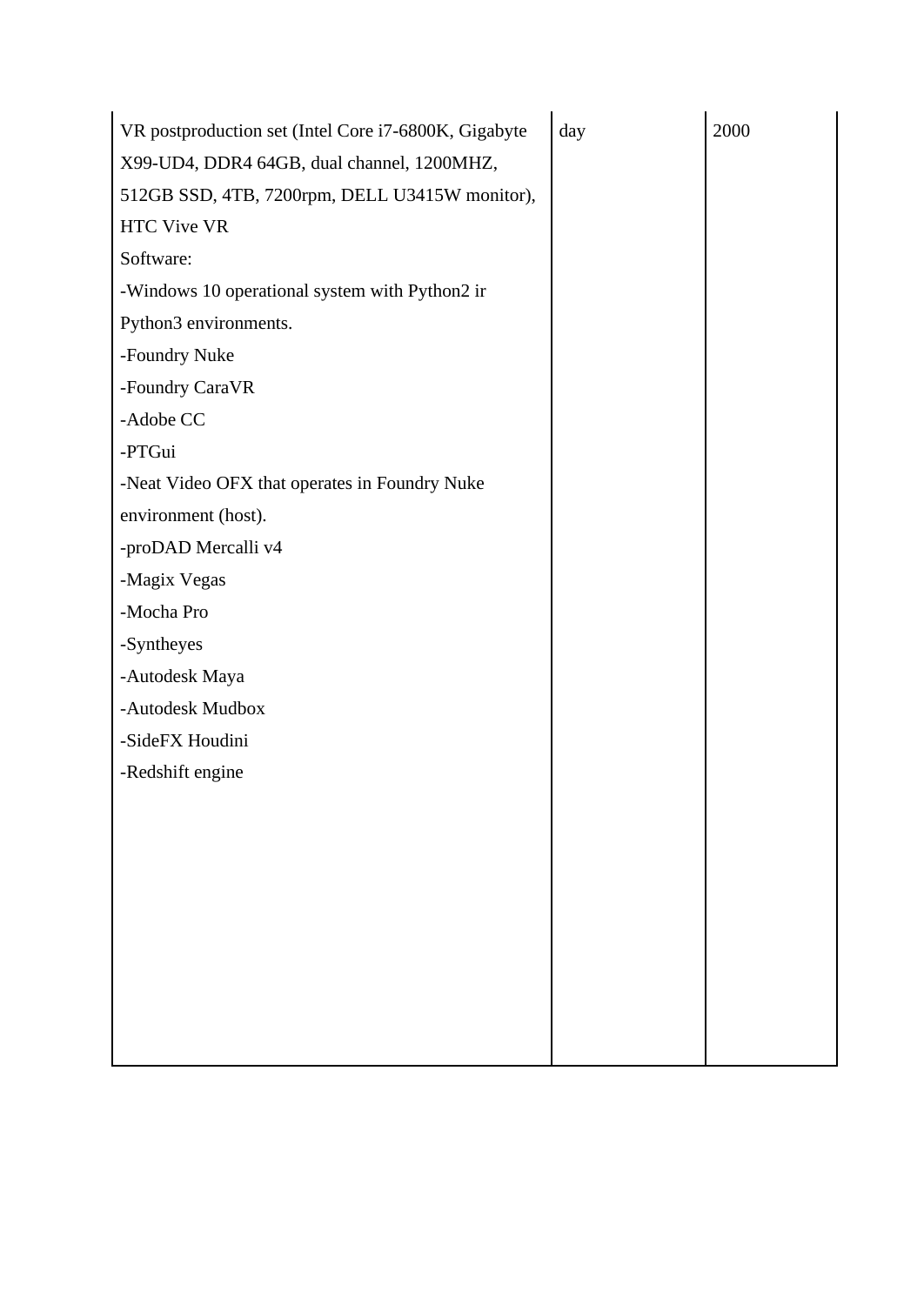| VR postproduction set (Intel Core i9-9900K, Gigabyte | day | 2000 |
|------------------------------------------------------|-----|------|
| Z390 AORUS Ultra, DDR4 64GB, dual channel,           |     |      |
| 1200MHZ, 512GB SSD, 8TB, 7200rpm, GPU: 4x            |     |      |
| Gigabyte 1080ti, 4x11GB=44GB), monitor DELL          |     |      |
| U3415W, Oculus Rifts S                               |     |      |
| Software:                                            |     |      |
| -Windows 10 operational system with Python2 ir       |     |      |
| Python3 environments.                                |     |      |
| -Foundry Nuke                                        |     |      |
| -Foundry CaraVR                                      |     |      |
| -Adobe CC                                            |     |      |
| -PTGui                                               |     |      |
| -Neat Video OFX that operates in Foundry Nuke        |     |      |
| environment (host).                                  |     |      |
| -proDAD Mercalli v4                                  |     |      |
| -Magix Vegas                                         |     |      |
| -Mocha Pro                                           |     |      |
| -Syntheyes                                           |     |      |
| -Autodesk Maya                                       |     |      |
| -Autodesk Mudbox                                     |     |      |
| -SideFX Houdini                                      |     |      |
| -Redshift engine                                     |     |      |
|                                                      |     |      |
|                                                      |     |      |
|                                                      |     |      |
|                                                      |     |      |
|                                                      |     |      |
|                                                      |     |      |
|                                                      |     |      |
|                                                      |     |      |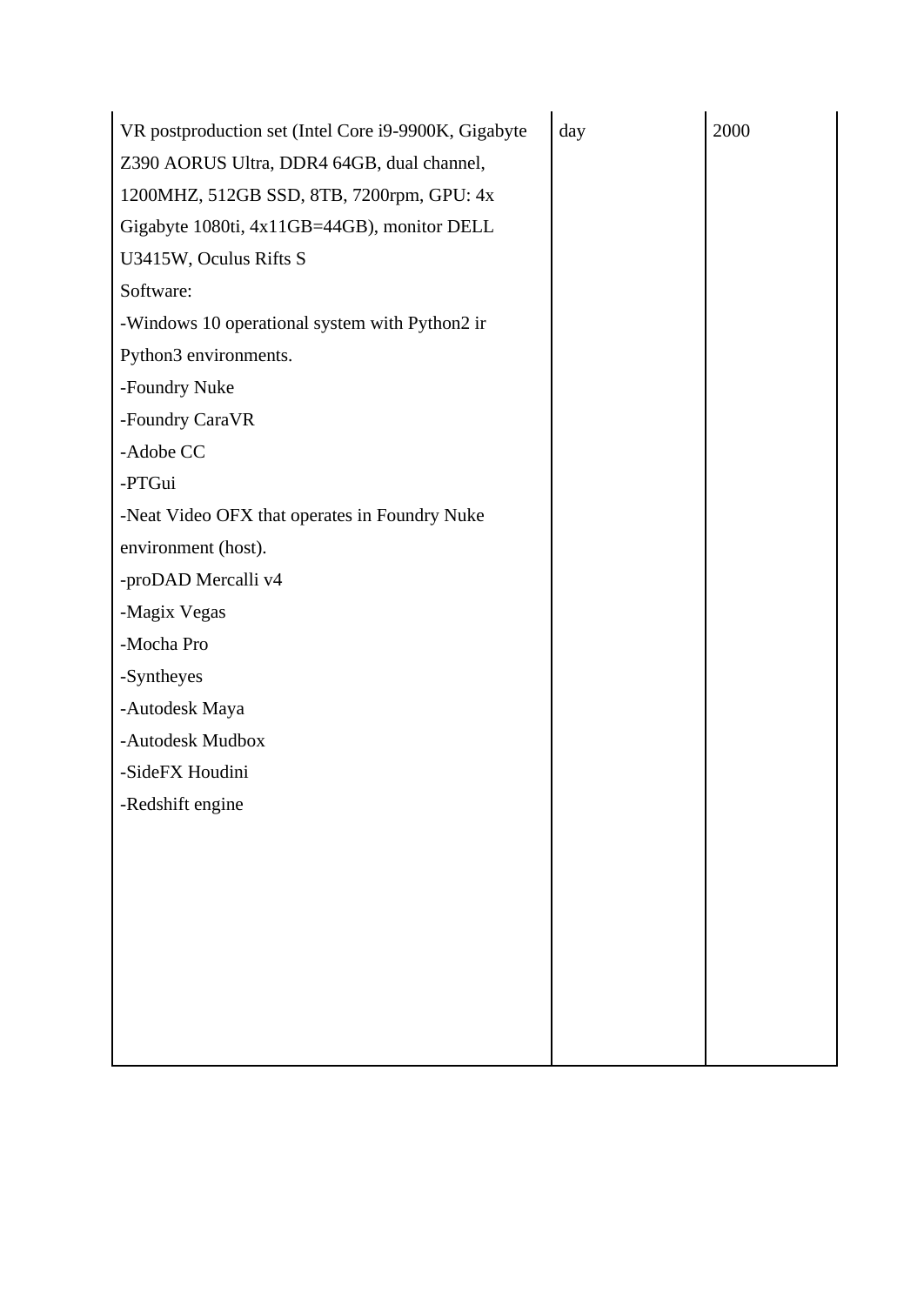| VR directors set (processor block that manages video<br>signals: 3.2ghz, 4 cores, 16GB RAM, 4TB HDD integral<br>memory; video card: 3584 cores, 11GB memory, 352 bits<br>memory allowance, tactical frequency 1500; display<br>screen resolution: 1920x1080; Maximum processing<br>signal delay 500ms) | shift | 600  |
|--------------------------------------------------------------------------------------------------------------------------------------------------------------------------------------------------------------------------------------------------------------------------------------------------------|-------|------|
| Arri Alexa camera set                                                                                                                                                                                                                                                                                  | shift | 1100 |
| Sony Venice FL camera set                                                                                                                                                                                                                                                                              | shift | 1200 |
| Sony A7 Mark II body camera with additional items                                                                                                                                                                                                                                                      | day   | 50   |
| Godox studio lighting set                                                                                                                                                                                                                                                                              | day   | 10   |
| Sound monitoring / mastering studio consisting of the<br>following equipment:                                                                                                                                                                                                                          | hour  | 60   |
| Passive Sound Monitors PMC IB2SE (2 units) with<br>additional items                                                                                                                                                                                                                                    |       |      |
| Active sound monitors Dutch & Dutch 8C $(2 \text{ units})$                                                                                                                                                                                                                                             |       |      |
| Sound measuring equipment that consists of:                                                                                                                                                                                                                                                            |       |      |
| Analog/digital/analog changer Lynx                                                                                                                                                                                                                                                                     |       |      |
| Computer Dell Latitude 5580                                                                                                                                                                                                                                                                            |       |      |
| Monitor Dell UltraSharp                                                                                                                                                                                                                                                                                |       |      |
| <b>Measuring microfone Earthworks</b>                                                                                                                                                                                                                                                                  |       |      |
| Dodekahedronic speaker NTI                                                                                                                                                                                                                                                                             |       |      |
| Amplifier with signal generator                                                                                                                                                                                                                                                                        |       |      |
| Mobile acoustic measuring instrument/analog NTI                                                                                                                                                                                                                                                        |       |      |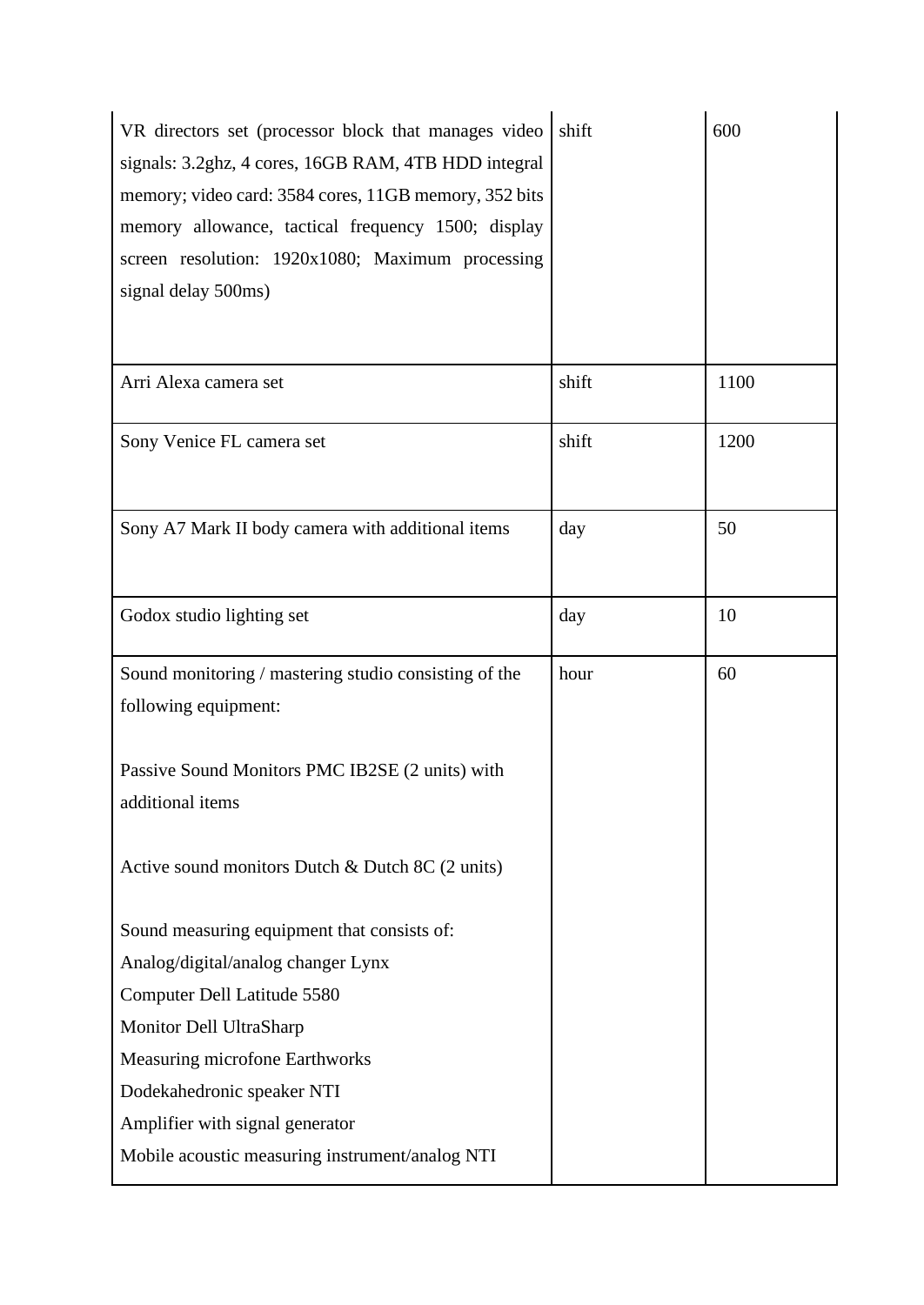| Additional measuring equipment NTI                     |               |             |
|--------------------------------------------------------|---------------|-------------|
| Microfone NTI Precision                                |               |             |
| Cables and connections unit consisting of Canare, Van. |               |             |
| Radio electronic circuit measuring equipment,          | hour          | 80          |
| consisting of:                                         |               |             |
| Multifunctional sound analyzer Rohde & Schwarz UPV     |               |             |
| with additional items, computer Dell XPS 8930 and      |               |             |
| specially designed furniture                           |               |             |
| LCR tester BK Precision 894 with additional items      |               |             |
| GPU Render Farm (AMD Ryzen Threadripper, 128GB         | day           | 500         |
| RAM, 4xRTX2080Ti GPU, RedShift 3.0)                    |               |             |
| <b>DIT</b> station                                     | shift         | 150         |
|                                                        |               |             |
| Hymionsa generator HYW-45 T5 STAGE2 AS5 CEM7           | shift         | 70          |
| HYW45GEN                                               |               | Extra hours |
|                                                        |               | 6eur/hour   |
| Interchangeable surface (blue / green) floor covering  | day           | 100         |
| (only in the company's UAB "Kino Studija" premises at  |               |             |
| the address Senasis Minsko pl. 92-1, Bareikiškės, LT-  |               |             |
| 13176 Vilniaus r.)                                     |               |             |
|                                                        |               |             |
| Qtake                                                  | shift         | 150         |
|                                                        |               |             |
| Rokoko Motion Capture Smarsuit Pro (2 L sizes, 1 S     | shift for one | 120         |
| size)                                                  | costume       |             |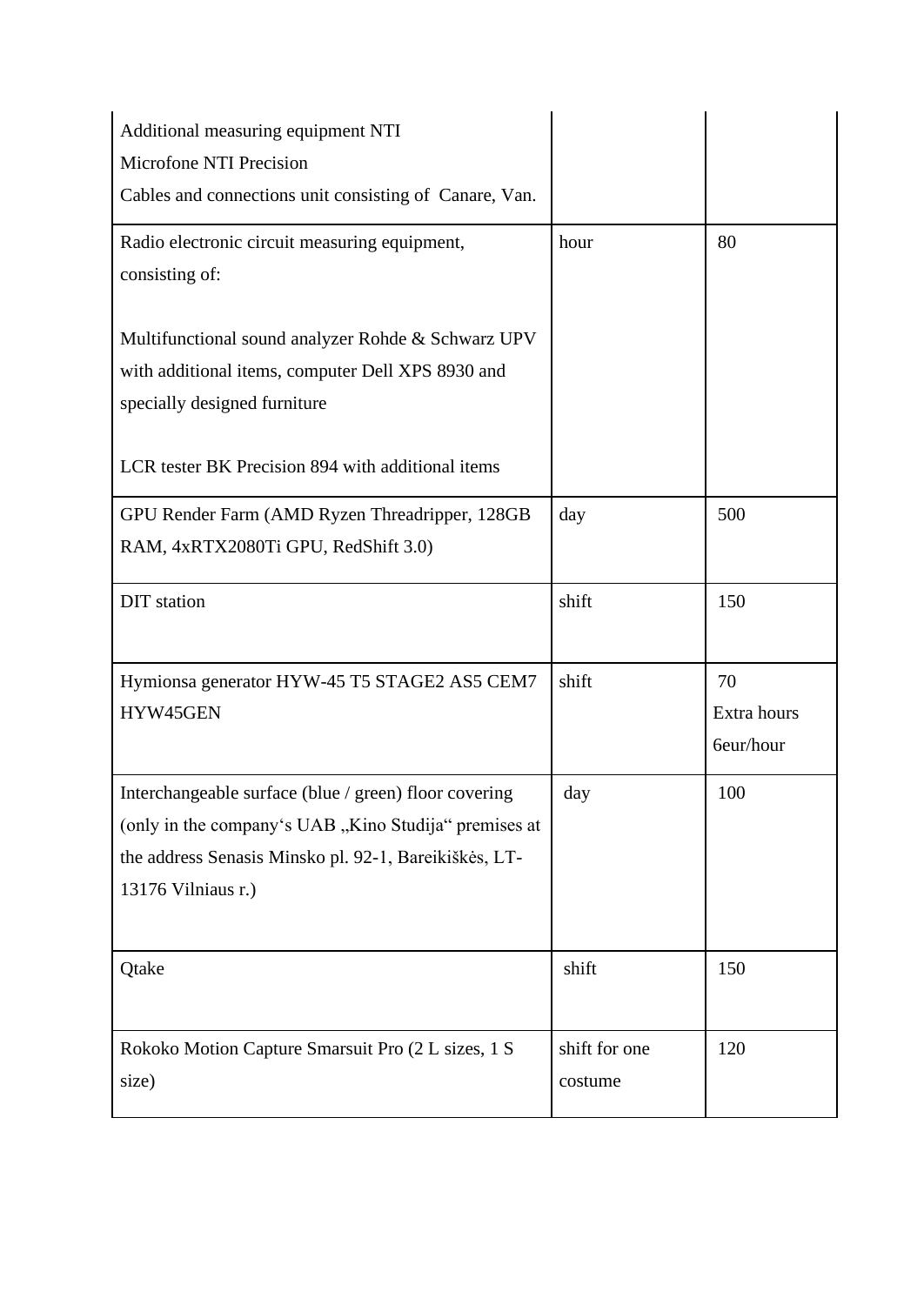| 360 Studio Textile Covering (black, blue, green) (only<br>in the company's UAB, Kino Studija" premises at the<br>address Senasis Minsko pl. 92-1, Bareikiškės, LT-13176<br>Vilniaus r.) | shift | 600                            |
|-----------------------------------------------------------------------------------------------------------------------------------------------------------------------------------------|-------|--------------------------------|
| 3D printer Form3                                                                                                                                                                        | day   | 40                             |
| 4 Oculus Rift S with supporting computer stations<br>(Ryzen 5   X570   32GB DDR4   500GB NVMe M.2  <br><b>RTX 2070   PSU 1000W)</b>                                                     | day   | $25/$ unit<br>$100/\text{set}$ |

\* The specific price is determined during negotiations, when ordering the service, taking into account the amount of services purchased, period and other parameters.

\*\* Explanation of units of measurement: day - 24 hours, shift - 12 hours;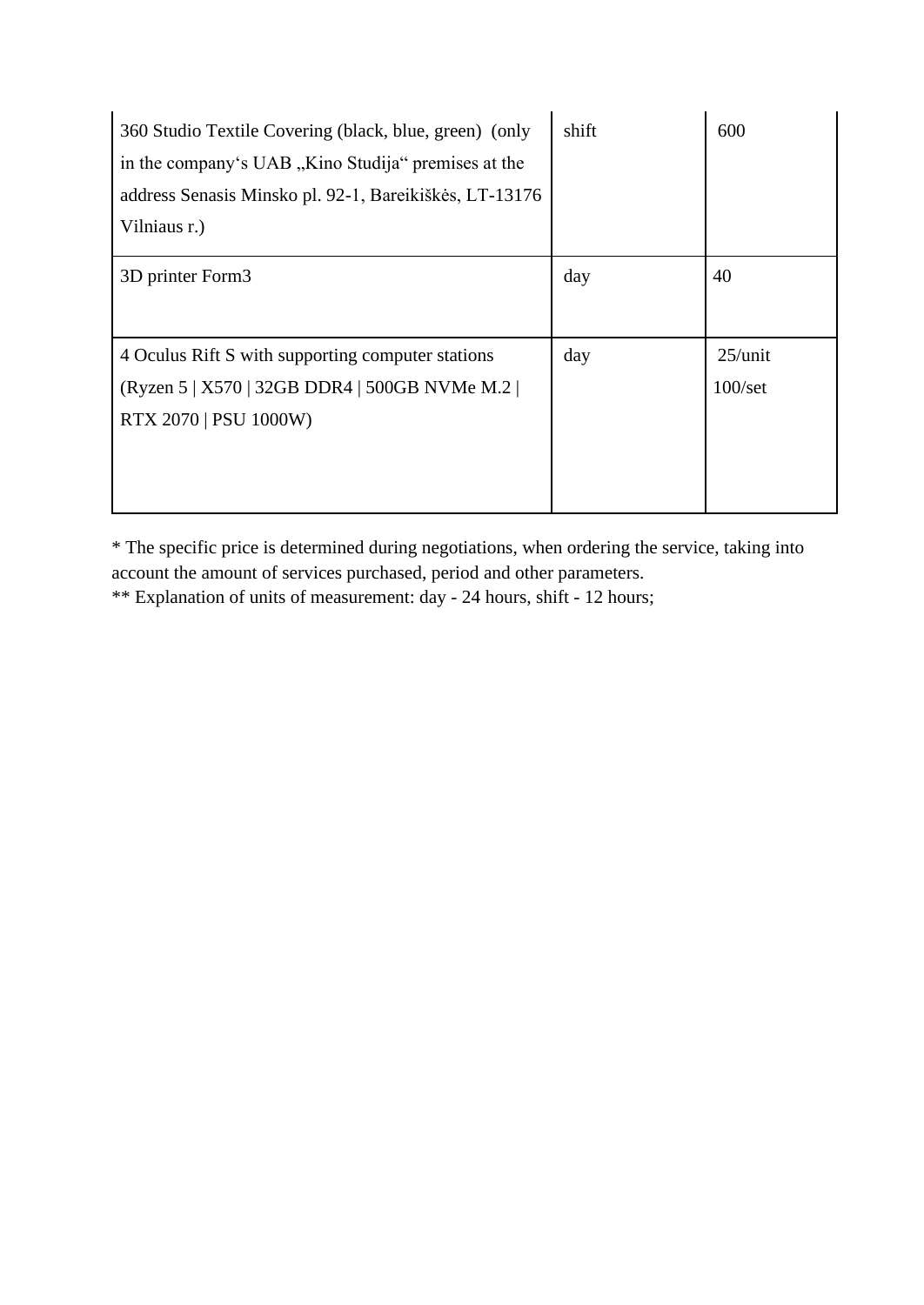## Annex No. 2

# R&D Services Pricing List

| <b>R&amp;D Service</b> | <b>Used equipment</b>                          | Price*, Eur |
|------------------------|------------------------------------------------|-------------|
| High quality image     | Arri Alexa camera set                          | $150 - 200$ |
| extraction in the      |                                                | Eur/hour**  |
| premises of UAB Kino   | Sony Venice FL camera set                      |             |
| Studija                |                                                |             |
|                        | 360 Studio Textile Covering (black, blue,      |             |
|                        | green) (only in the company's UAB, Kino        |             |
|                        | Studija" premises at the adress Senasis Minsko |             |
|                        | pl. 92-1, Bareikiškės, LT-13176 Vilniaus r.)   |             |
|                        |                                                |             |
|                        | Interchangeable surface (blue / green) floor   |             |
|                        | covering (only in the company's UAB, Kino      |             |
|                        | Studija" premises at the adress Senasis Minsko |             |
|                        | pl. 92-1, Bareikiškės, LT-13176 Vilniaus r.)   |             |
|                        |                                                |             |
|                        | Hymionsa generator HYW-45 T5 STAGE2            |             |
|                        | AS5 CEM7 HYW45GEN                              |             |
|                        |                                                |             |
|                        | LED Lights (50 units) with the integrated      |             |
|                        | control system (only in the company's UAB      |             |
|                        | "Kino Studija" premises at the address Senasis |             |
|                        | Minsko pl. 92-1, Bareikiškės, LT-13176         |             |
|                        | Vilniaus r.)                                   |             |
|                        |                                                |             |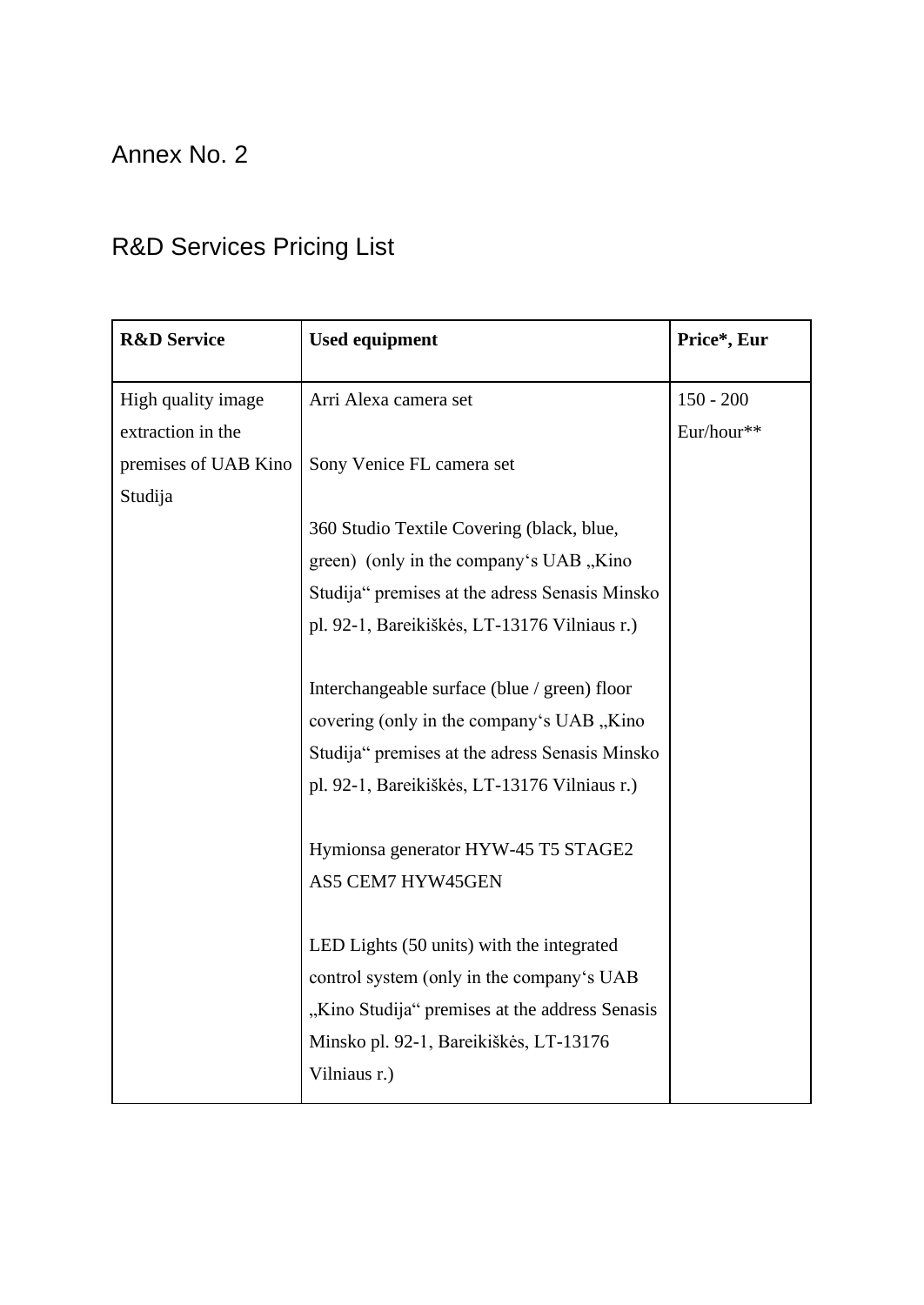| <b>Extracted</b> image<br>viewing using Qtake | Qtake                                           | $350 - 600$<br>Eur/shift |
|-----------------------------------------------|-------------------------------------------------|--------------------------|
| control module                                |                                                 |                          |
| Digital image                                 | <b>DIT</b> station                              | $300 - 600$              |
| workflow,                                     |                                                 | Eur/shift                |
| systematization, signal                       |                                                 |                          |
| integrity and image                           |                                                 |                          |
| manipulation                                  |                                                 |                          |
| AR/VR 360 image                               | 20 Blackmagic Micro cameras set up in 4         | $70 - 150$               |
| extraction and testing                        | different rigs. There are the following lenses: | Eur/hour                 |
|                                               | 12 Opteka 6,5mm F2 HD/MC MNL Fisheye            |                          |
|                                               | F/Micro 4 and 8 vnt. Izugar MKX22 3,25mm.       |                          |
|                                               | The unit also consists of 20 Sandisk Extreme    |                          |
|                                               | Pro 128GB and 20 Sandisk Extreme Pro            |                          |
|                                               | 256GB.                                          |                          |
|                                               |                                                 |                          |
|                                               | 4 Oculus Rift S with supporting computer        |                          |
|                                               | stations (Ryzen $5   X570   32GB DDR4  $        |                          |
|                                               | 500GB NVMe M.2   RTX 2070   PSU 1000W)          |                          |
|                                               | VR directors set (processor block that manages  |                          |
|                                               | video signals: 3.2ghz, 4 cores, 16GB RAM,       |                          |
|                                               | 4TB HDD integral memory; video card: 3584       |                          |
|                                               | cores, 11GB memory, 352 bits memory             |                          |
|                                               | allowance, tactical frequency 1500; display     |                          |
|                                               | screen resolution: 1920x1080; Maximum           |                          |
|                                               | processing signal delay 500ms)                  |                          |
|                                               |                                                 |                          |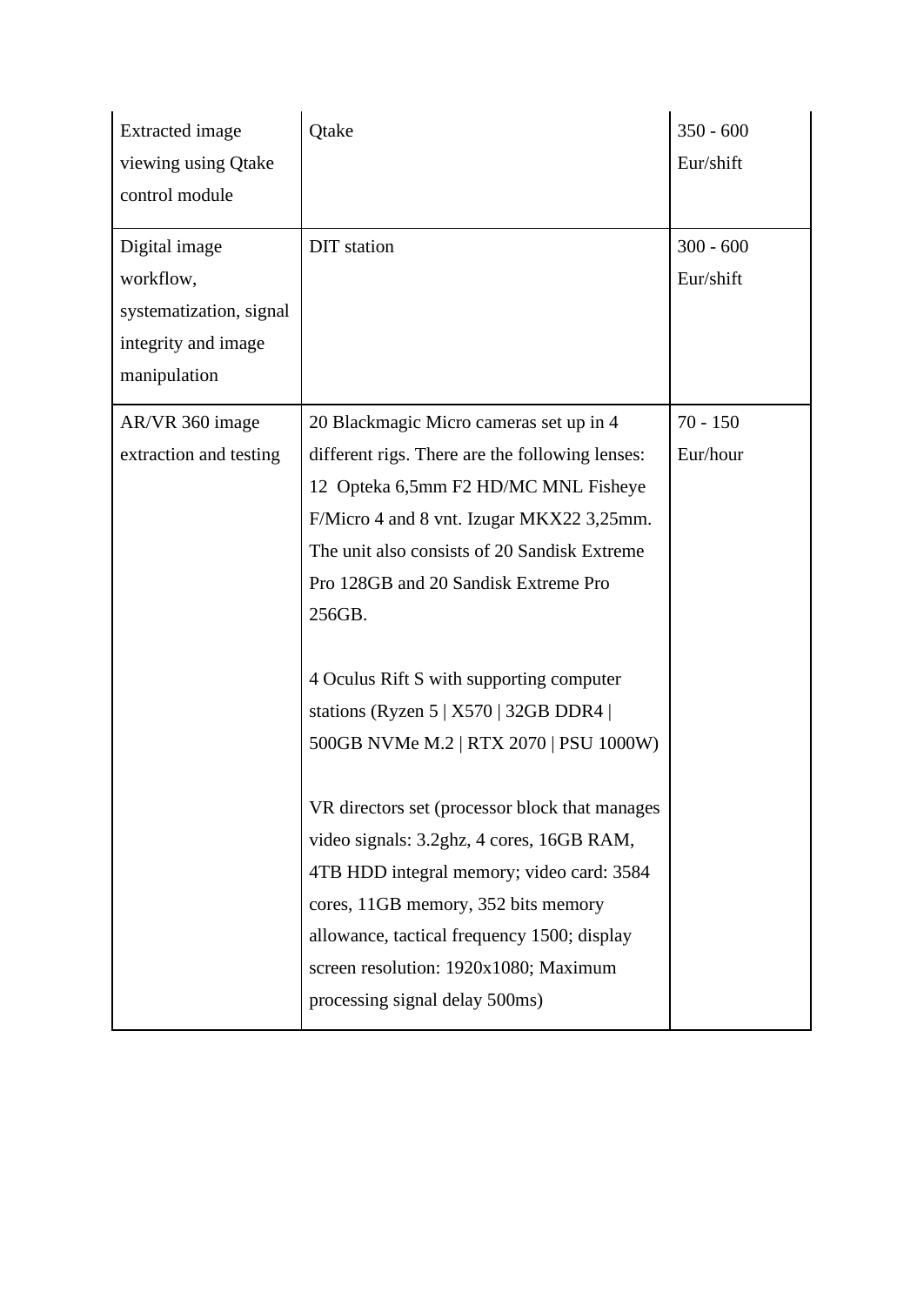| 360 image capture       | 20 Blackmagic Micro cameras set up in 4           | $100 - 150$ |
|-------------------------|---------------------------------------------------|-------------|
| using drones            | different rigs. There are the following lenses:   | Eur/hour    |
|                         | 12 Opteka 6,5mm F2 HD/MC MNL Fisheye              |             |
|                         | F/Micro 4 and 8 vnt. Izugar MKX22 3,25mm.         |             |
|                         | The unit also consists of 20 Sandisk Extreme      |             |
|                         | Pro 128GB and 20 Sandisk Extreme Pro              |             |
|                         | 256GB.                                            |             |
|                         |                                                   |             |
|                         | Customized drone that can be used for 360         |             |
|                         | Black Magic camera rig set (Lifting power         |             |
|                         | 7000g, flying time 14min)                         |             |
|                         |                                                   |             |
|                         | VR directors set (processor block that manages    |             |
|                         | video signals: 3.2ghz, 4 cores, 16GB RAM,         |             |
|                         | 4TB HDD integral memory; video card: 3584         |             |
|                         | cores, 11GB memory, 352 bits memory               |             |
|                         | allowance, tactical frequency 1500; display       |             |
|                         | screen resolution: 1920x1080; Maximum             |             |
|                         | processing signal delay 500ms)                    |             |
| Development and         | 360 video stitching and rendering set             | $70 - 150$  |
| testing of static image | consisting of 2 computers (Intel Core i7-         | Eur/hour    |
| integration into        | 6800K; mother board Gigabyte X99-UD4;             |             |
| AR/VR products          | RAM DDR4 64GB, dual channel, 1200MHZ;             |             |
|                         | SSD Samsung 850; Hard drive Seagate               |             |
|                         | Iron Wolf HDD 3.5 <sup>*</sup> 8TB; Integral RAID |             |
|                         | 4x8TB, GPU 1x Gigabyte AORUS 1080 ti for          |             |
|                         | one computer and for the other computer 3x        |             |
|                         | MSI 1080); 2 monitors Dell U3415W; 1 NAS          |             |
|                         | Storage Tower 8BAY DS1817+2GB Synology            |             |
|                         | NAS Raid hard drive, 8 disk Seagate               |             |
|                         | IronWolfPro HDD 3.5 4TB; 2 Oculus Rifts;          |             |
|                         | Software: 2 Foundry NukeX + CaraVR, data          |             |
|                         |                                                   |             |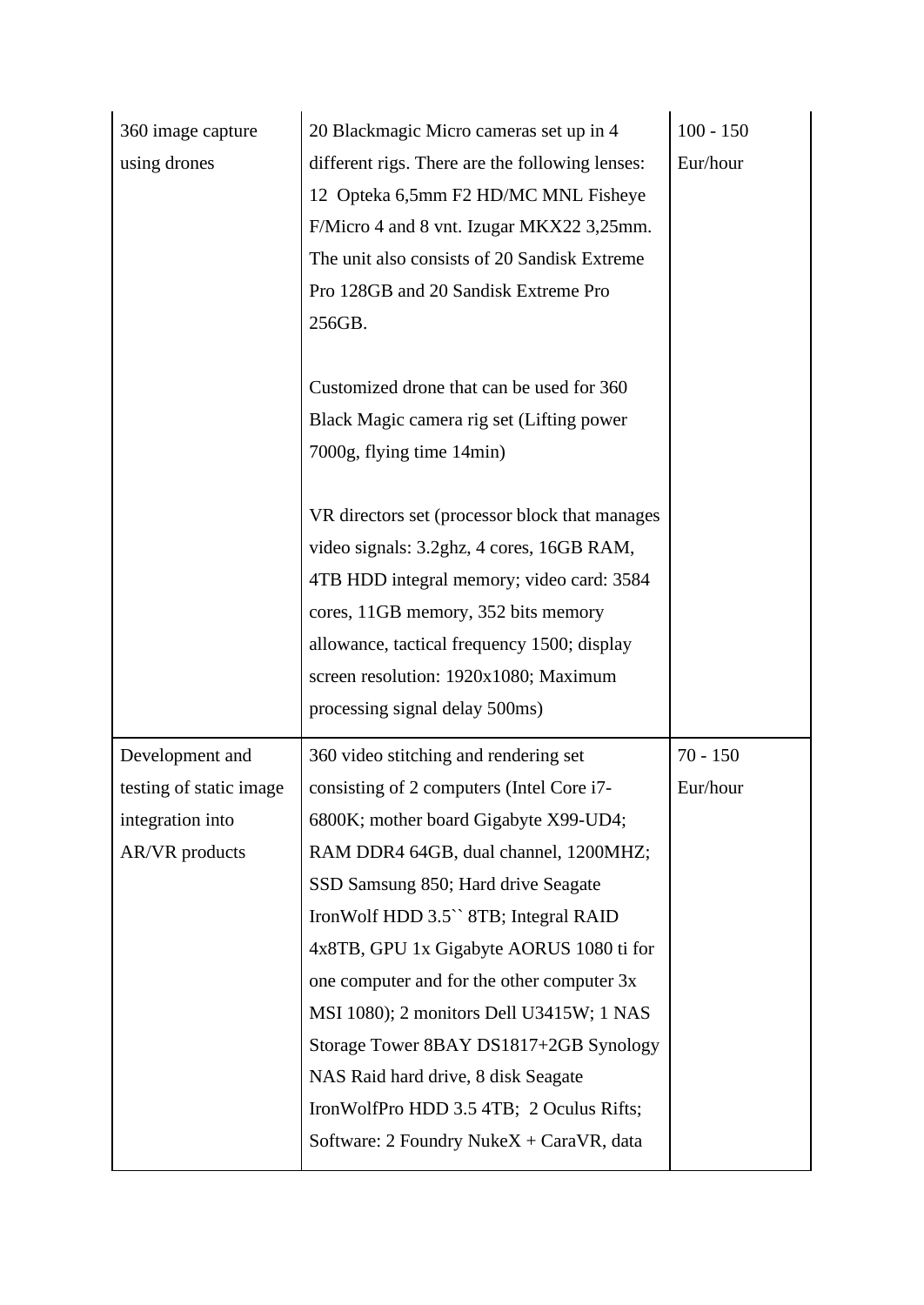| transfer integration from Blackmagic Micro  |  |
|---------------------------------------------|--|
| cameras storage, 2 Magix Vegas, 2 Adobe     |  |
| Photoshop licenses                          |  |
|                                             |  |
| VR postproduction set (Intel Core i7-6800K, |  |
| Gigabyte X99-UD4, DDR4 64GB, dual           |  |
| channel, 1200MHZ, 512GB SSD, 4TB,           |  |
| 7200rpm, DELL U3415W monitor), HTC          |  |
| Vive VR                                     |  |
| Software:                                   |  |
| -Windows 10 operational system with Python2 |  |
| ir Python3 environments.                    |  |
| -Foundry Nuke                               |  |
| -Foundry CaraVR                             |  |
| -Adobe CC                                   |  |
| -PTGui                                      |  |
| -Neat Video OFX that operates in Foundry    |  |
| Nuke environment (host).                    |  |
| -proDAD Mercalli v4                         |  |
| -Magix Vegas                                |  |
| -Mocha Pro                                  |  |
| -Syntheyes                                  |  |
| -Autodesk Maya                              |  |
| -Autodesk Mudbox                            |  |
| -SideFX Houdini                             |  |
| -Redshift engine                            |  |
|                                             |  |
| VR postproduction set (Intel Core i9-9900K, |  |
| Gigabyte Z390 AORUS Ultra, DDR4 64GB,       |  |
| dual channel, 1200MHZ, 512GB SSD, 8TB,      |  |
| 7200rpm, GPU: 4x Gigabyte 1080ti,           |  |
| 4x11GB=44GB), monitor DELL U3415W,          |  |
| <b>Oculus Rifts S</b>                       |  |
|                                             |  |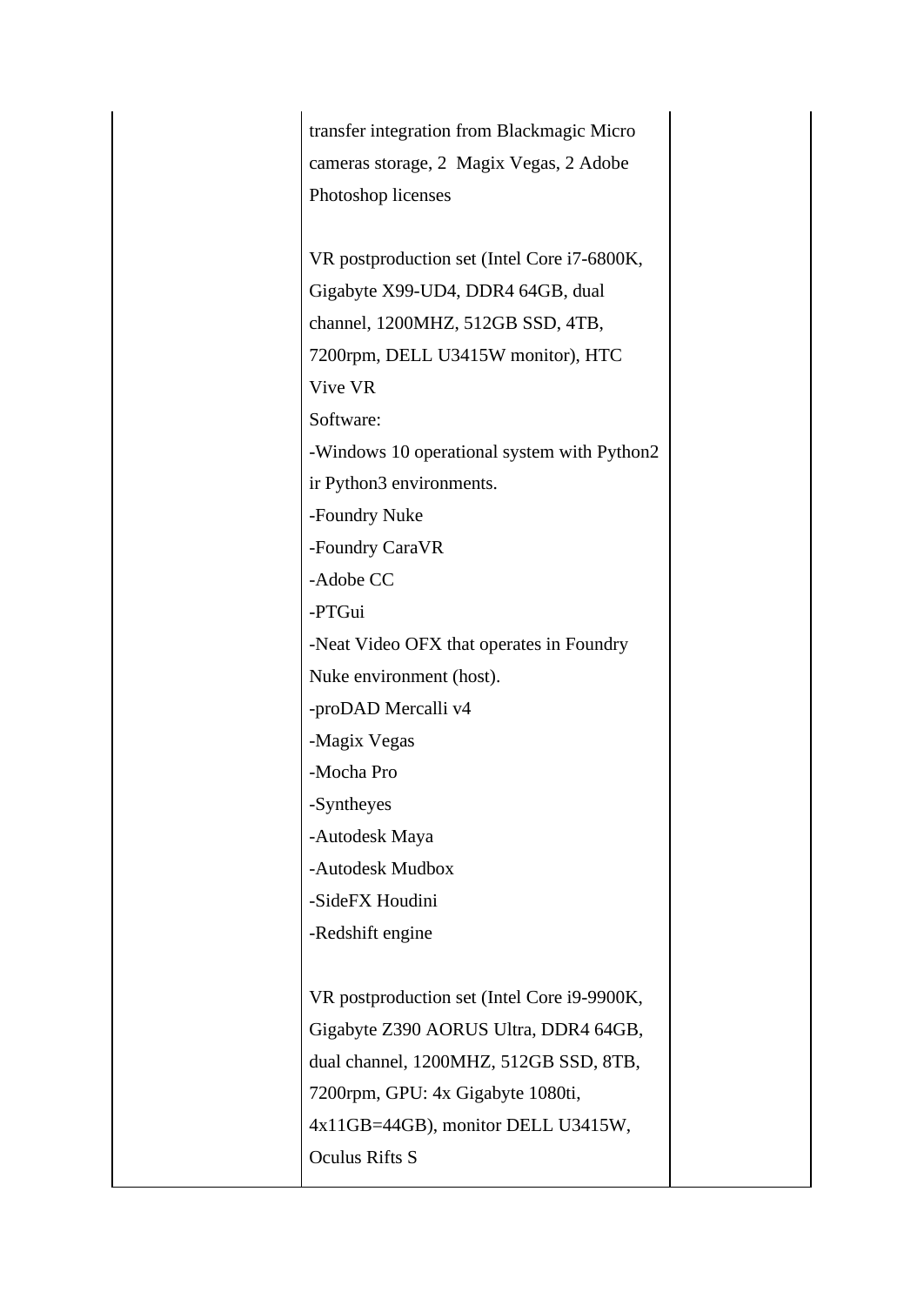|                                                                                       | Software:<br>-Windows 10 operational system with Python2<br>ir Python3 environments.<br>-Foundry Nuke<br>-Foundry CaraVR<br>-Adobe CC<br>-PTGui<br>-Neat Video OFX that operates in Foundry<br>Nuke environment (host).<br>-proDAD Mercalli v4<br>-Magix Vegas<br>-Mocha Pro<br>-Syntheyes<br>-Autodesk Maya<br>-Autodesk Mudbox<br>-SideFX Houdini<br>-Redshift engine<br>4 Oculus Rift S with supporting computer<br>stations (Ryzen $5   X570   32GB DDR4  $<br>500GB NVMe M.2   RTX 2070   PSU 1000W) |                        |
|---------------------------------------------------------------------------------------|-----------------------------------------------------------------------------------------------------------------------------------------------------------------------------------------------------------------------------------------------------------------------------------------------------------------------------------------------------------------------------------------------------------------------------------------------------------------------------------------------------------|------------------------|
| Creating props for the<br>film industry using 3D<br>printing technology               | 3D printer Form3                                                                                                                                                                                                                                                                                                                                                                                                                                                                                          | $25 - 100$<br>Eur/hour |
| Digitizing dynamic<br>images with Motion<br>Capture technology                        | Rokoko Motion Capture Smarsuit Pro (2 L<br>sizes, 1 S size)                                                                                                                                                                                                                                                                                                                                                                                                                                               | $50 - 150$<br>Eur/hour |
| Creating, testing, and<br>integrating 3D models<br>and visual effects into<br>footage | GPU Render Farm (AMD Ryzen Threadripper,<br>128GB RAM, 4xRTX2080Ti GPU, RedShift<br>3.0)                                                                                                                                                                                                                                                                                                                                                                                                                  | $50 - 150$<br>Eur/hour |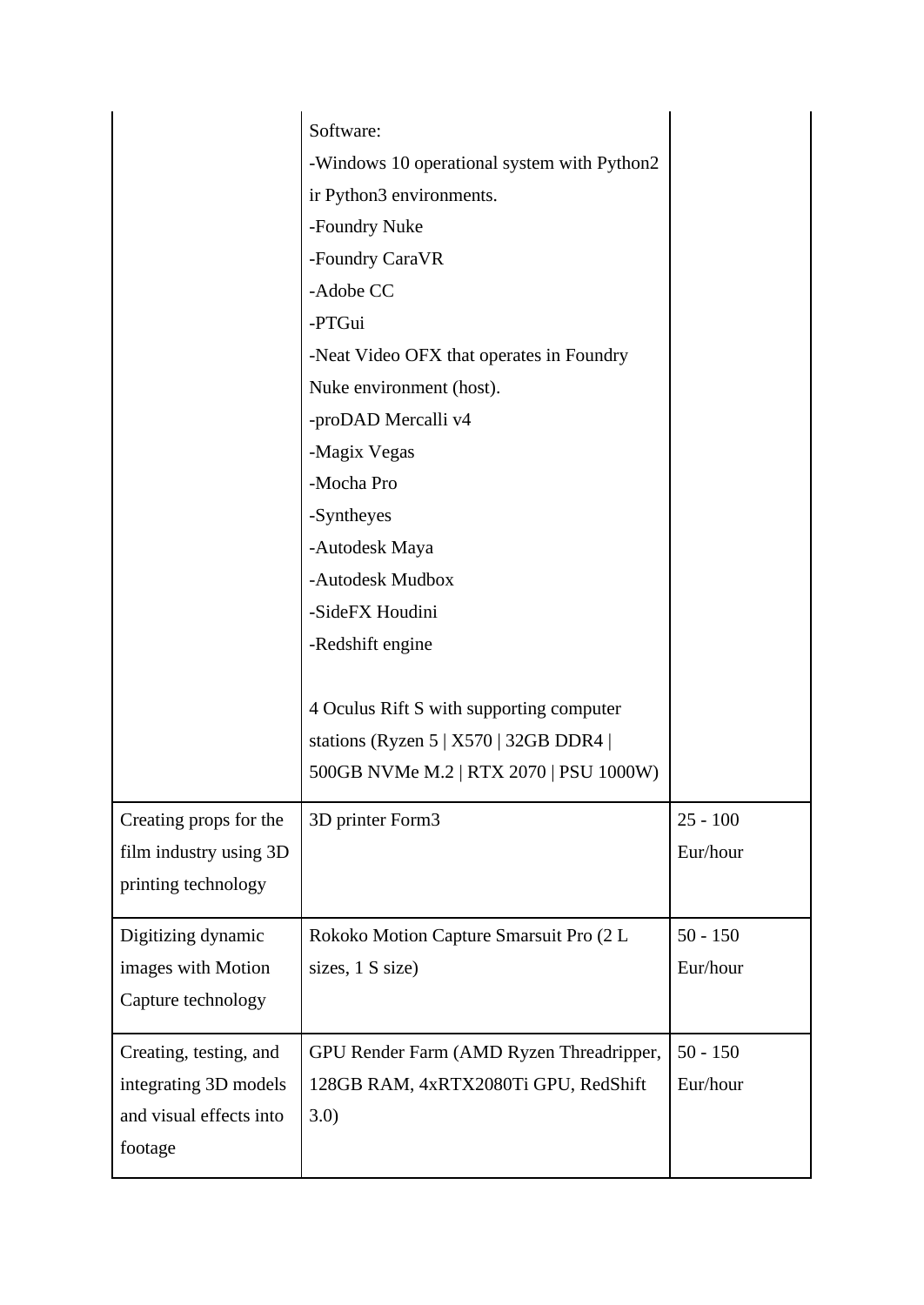| Audio file analysis and | Passive Sound Monitors PMC IB2SE (2 units)  | 100 Eur/hour |
|-------------------------|---------------------------------------------|--------------|
| corrections             | with additional items                       |              |
|                         |                                             |              |
|                         | Active sound monitors Dutch & Dutch 8C (2)  |              |
|                         | units)                                      |              |
|                         |                                             |              |
|                         | LCR tester BK Precision 894 with additional |              |
|                         | items                                       |              |
|                         |                                             |              |
|                         | Multifunctional sound analyzer Rohde &      |              |
|                         | Schwarz UPV with additional items, computer |              |
|                         | Dell XPS 8930 and specially designed        |              |
|                         | furniture                                   |              |
|                         |                                             |              |
|                         | Sound measuring equipment that consists of: |              |
|                         | Analog/digital/analog changer Lynx          |              |
|                         | Computer Dell Latitude 5580                 |              |
|                         | Monitor Dell UltraSharp                     |              |
|                         | Measuring microfone Earthworks              |              |
|                         | Dodekahedronic speaker NTI                  |              |
|                         | Amplifier with signal generator             |              |
|                         | Mobile acoustic measuring instrument/analog |              |
|                         | <b>NTI</b>                                  |              |
|                         | Additional measuring equipment NTI          |              |
|                         | Microfone NTI Precision                     |              |
|                         | Cables and connections unit consisting of   |              |
|                         | Canare, Van.                                |              |
|                         |                                             |              |